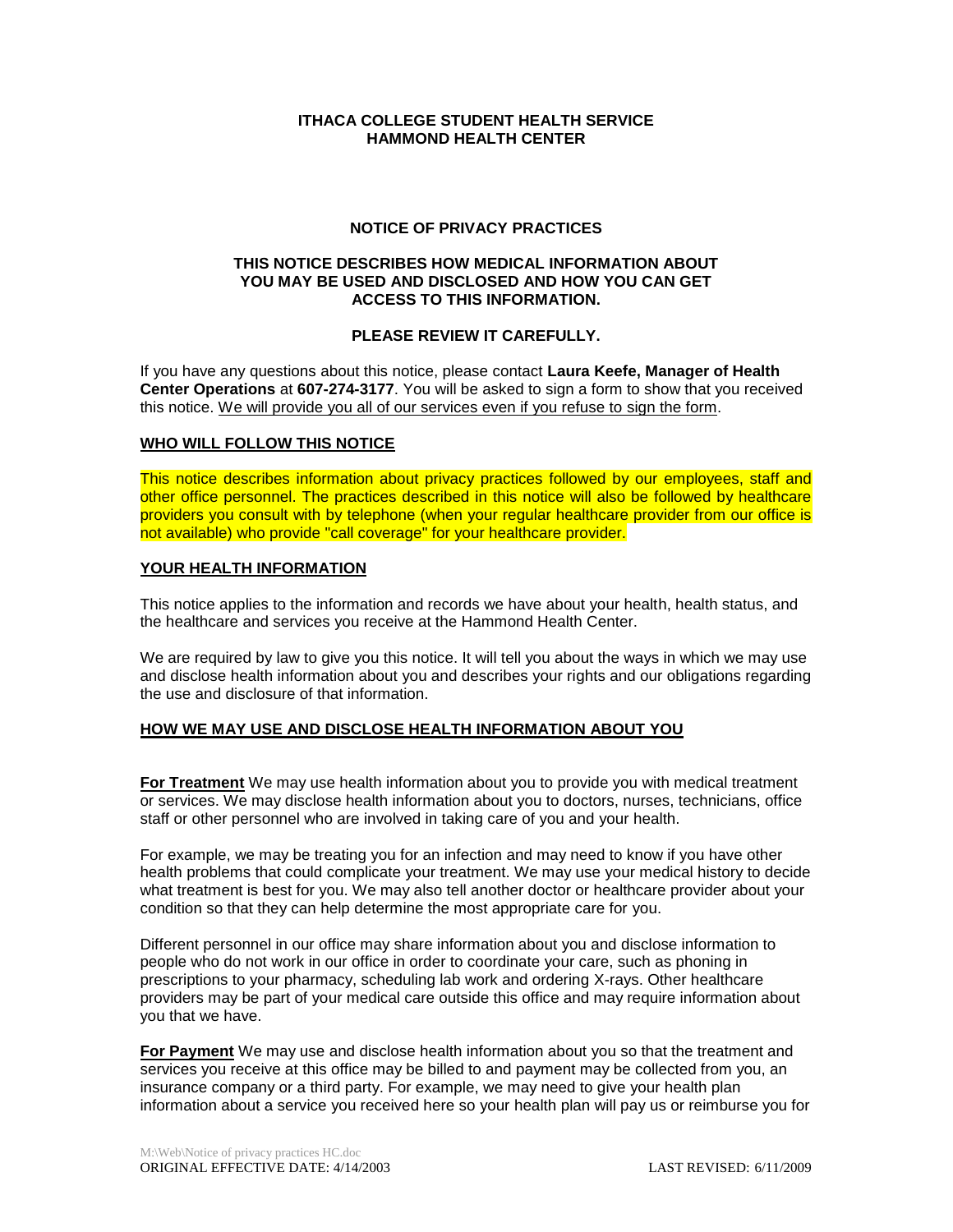the service. We may also tell your health plan about a treatment you are going to receive to obtain prior approval, or to determine whether your plan will cover the treatment.

**For Healthcare Operations** We may use and disclose health information about you in order to run the office and make sure that you and our other patients receive quality care. For example, we may use your health information to evaluate the performance of our staff in caring for you. We may also use health information about all or many of our patients to help us decide what additional services we should offer, how we can become more efficient, or whether certain new treatments are effective.

**Appointment Reminders** We may contact you as a reminder that you have an appointment for treatment or medical care at the office.

**Treatment Alternatives** We may tell you about or recommend possible treatment options or alternatives that may be of interest to you.

Please notify us if you do not wish to be contacted for appointment reminders, or if you do not wish to receive any other communications from the health center. If you advise us in writing (at the address listed at the top of this Notice) that you do not wish to receive such communications, we will not use or disclose your information for these purposes.

You may revoke your *Consent* at any time by giving us written notice. Your revocation will be effective when we receive it, but it will not apply to any uses and disclosures that occurred before that time.

If you do revoke your *Consent*, we will not be permitted to use or disclose information for purposes of treatment, payment or healthcare operations, and we may therefore be limited in providing you with healthcare treatment and services.

### **SPECIAL SITUATIONS**

We may use or disclose health information about you without your permission for the following purposes, subject to all applicable legal requirements and limitations:

**To Avert a Serious Threat to Health or Safety** We may use and disclose health information about you when necessary to prevent a serious threat to your health and safety or the health and safety of the public or another person.

**Required By Law** We will disclose health information about you when required to do so by federal, state or local law.

**Research** We may use and disclose health information about you for research projects that are subject to a special approval process. We will ask you for your permission if the researcher will have access to your name, address or other information that reveals who you are, or will be involved in your care at the office.

**Organ and Tissue Donation** If you are an organ donor, we may release health information to organizations that handle organ procurement or organ, eye or tissue transplantation or to an organ donation bank, as necessary to facilitate such donation and transplantation.

**Military, Veterans, National Security and Intelligence** If you are or were a member of the armed forces, or part of the national security or intelligence communities, we may be required by military command or other government authorities to release health information about you. We may also release information about foreign military personnel to the appropriate foreign military authority.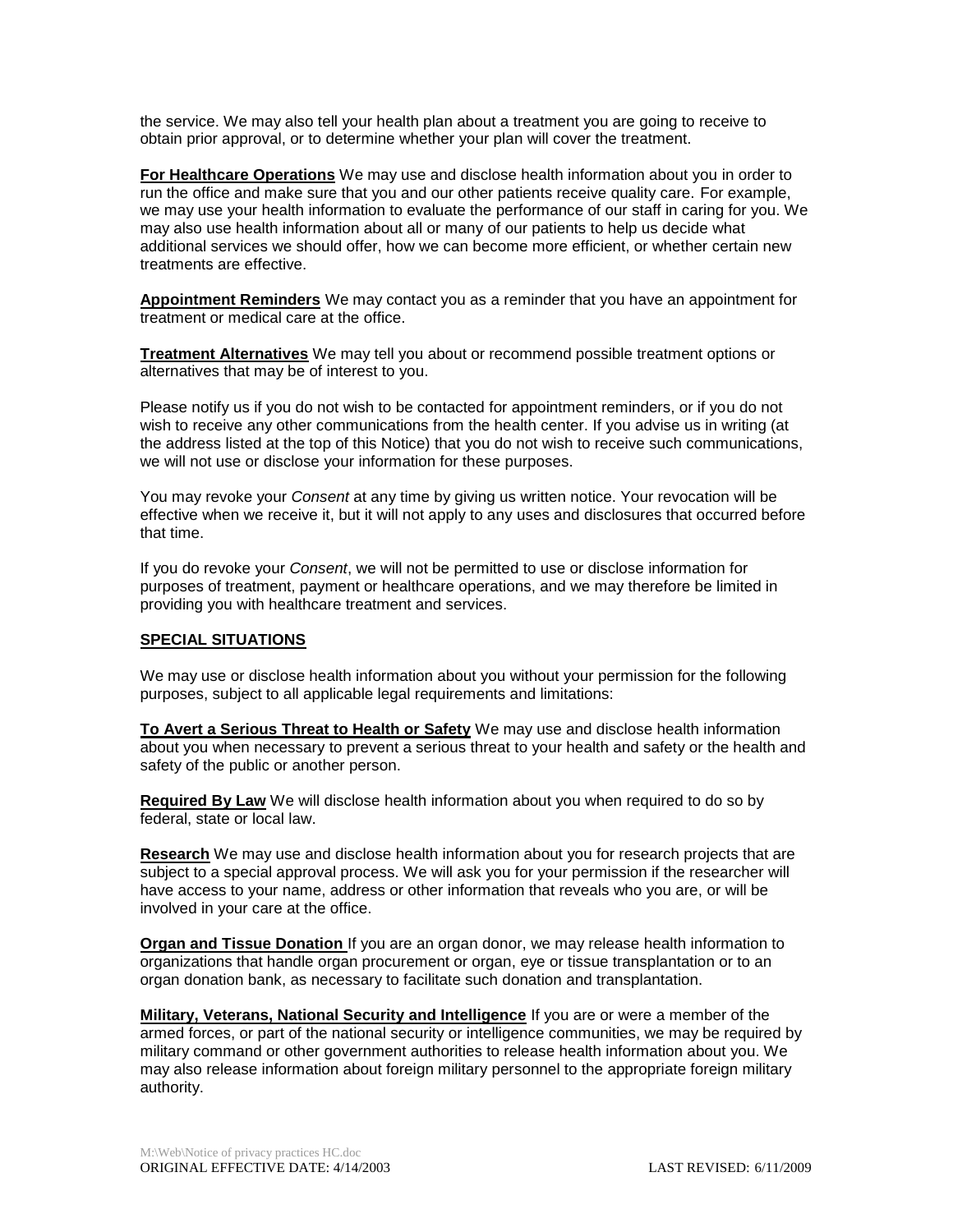**Workers' Compensation** We may release health information about you for workers' compensation or similar programs. These programs provide benefits for work-related injuries or illness.

**Public Health Risks** We may disclose health information about you for public health reasons in order to prevent or control disease, injury or disability; or report births, deaths, suspected abuse or neglect, non-accidental physical injuries, reactions to medications or problems with products.

**Health Oversight Activities** We may disclose health information to a health oversight agency for audits, investigations, inspections, or licensing purposes. These disclosures may be necessary for certain state and federal agencies to monitor the healthcare system, government programs, and compliance with civil rights laws.

**Lawsuits and Disputes** If you are involved in a lawsuit or a dispute, we may disclose health information about you in response to a court or administrative order. Subject to all applicable legal requirements, we may also disclose health information about you in response to a subpoena.

**Law Enforcement** We may release health information if asked to do so by a law enforcement official in response to a court order, subpoena, warrant, summons or similar process, subject to all applicable legal requirements.

**Coroners, Medical Examiners and Funeral Directors** We may release health information to a coroner or medical examiner. This may be necessary, for example, to identify a deceased person or determine the cause of death.

**Information Not Personally Identifiable** We may use or disclose health information about you in a way that does not personally identify you or reveal who you are.

**Family and Friends** We may disclose health information about you to your family members or friends if we obtain your verbal agreement to do so or if we give you an opportunity to object to such a disclosure and you do not raise an objection. We may also disclose health information to your family or friends if we can infer from the circumstances, based on our professional judgment, that you would not object. For example, we may assume you agree to our disclosure of your personal health information to your spouse when you bring your spouse with you into the exam room during treatment or while treatment is discussed.

In situations where you are not capable of giving consent (because you are not present or due to your incapacity or medical emergency), we may, using our professional judgment, determine that a disclosure to your family member or friend is in your best interest. In that situation, we will disclose only health information relevant to the person's involvement in your care. For example, we may inform the person who accompanied you to the emergency room that you are critically ill and provide updates on your progress and prognosis. We may also use our professional judgment and experience to make reasonable inferences that it is in your best interest to allow another person to act on your behalf to pick up, for example, filled prescriptions, medical supplies, or X-rays.

# **OTHER USES AND DISCLOSURES OF HEALTH INFORMATION**

We will not use or disclose your health information for any purpose other than those identified in the previous sections without your specific, written *Authorization.* We must obtain your *Authorization* separate from any *Consent we* may have obtained from you. If you give us *Authorization* to use or disclose health information about you, you may revoke that *Authorization,*  in writing, at any time. If you revoke your *Authorization,* we will no longer use or disclose information about you for the reasons covered by your written *Authorization,* but we cannot take back any uses or disclosures already made with your permission.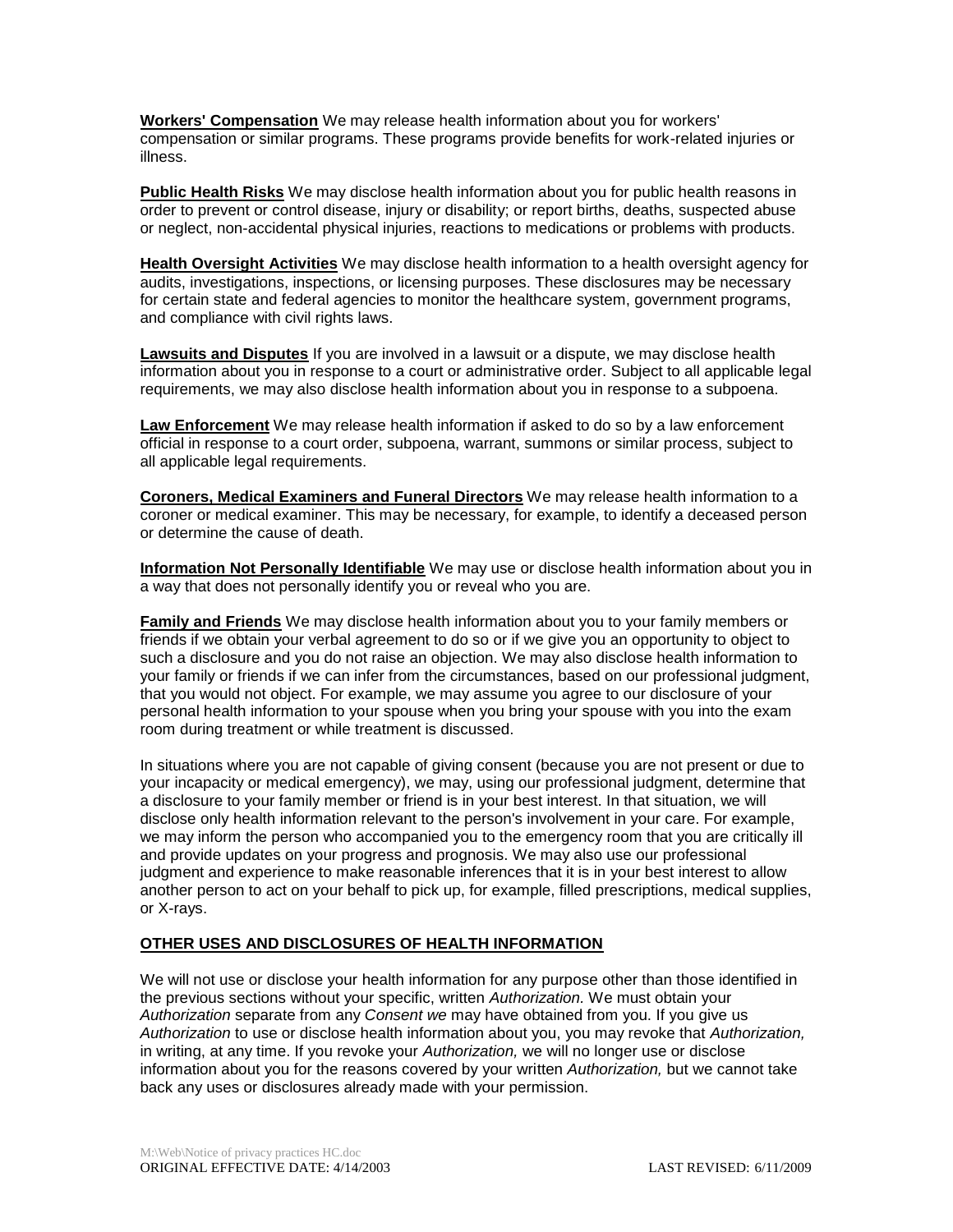If we have HIV or substance abuse information about you, we cannot release that information without a special signed, written authorization (different than the *Authorization* and *Consent*  mentioned above) from you. In order to disclose these types of records for purposes of treatment, payment or healthcare operations, we will have to have both your signed *Consent* and a special written *Authorization* that complies with the law governing HIV or substance abuse records.

# **YOUR RIGHTS REGARDING HEALTH INFORMATION ABOUT YOU**

You have the following rights regarding health information we maintain about you:

**Right to Inspect and Copy** You have the right to inspect and copy your health information, such as medical and billing records, that we use to make decisions about your care. You must submit a written request to **Laura Keefe, Manager of Health Center Operations,** in order to inspect and/or copy your health information. If you request a copy of the information, we may charge a fee for the costs of copying, mailing or other associated supplies. We may deny your request to inspect and/or copy in certain limited circumstances. If you are denied access to your health information, you may ask that the denial be reviewed. If such a review is required by law, we will select a licensed healthcare professional to review your request and our denial. The person conducting the review will not be the person who denied your request, and we will comply with the outcome of the review.

**Right to Amend** If you believe health information we have about you is incorrect or incomplete, you may ask us to amend the information. You have the right to request an amendment as long as the information is kept by this office.

To request an amendment, complete and submit a Medical Record Amendment/Correction Form to **Laura Keefe, Manager of Health Center Operations.** We may deny your request for an amendment if it is not in writing or does not include a reason to support the request. In addition, we may deny your request if you ask us to amend information that:

a) We did not create, unless the person or entity that created the information is no longer available to make the amendment.

- b) Is not part of the health information that we keep.
- c) You would not be permitted to inspect and copy.
- d) Is accurate and complete.

**Right to an Accounting of Disclosures** You have the right to request an "accounting of disclosures." This is a list of the disclosures we made of medical information about you for purposes other than treatment, payment and healthcare operations. To obtain this list, you must submit your request in writing to **Laura Keefe, Manager of Health Center Operations.** It must state a time period, which may not be longer than six years and may not include dates before April 14, 2003. Your request should indicate in what form you want the list (for example, on paper or electronically). We may charge you for the costs of providing the list. We will notify you of the cost involved and you may choose to withdraw or modify your request at that time before any costs are incurred.

**Right to Request Restrictions** You have the right to request a restriction or limitation on the health information we use or disclose about you for treatment, payment or healthcare operations. You also have the right to request a limit on the health information we disclose about you to someone who is involved in your care or the payment for it, like a family member or friend. For example, you could ask that we not use or disclose information about a surgery you had.